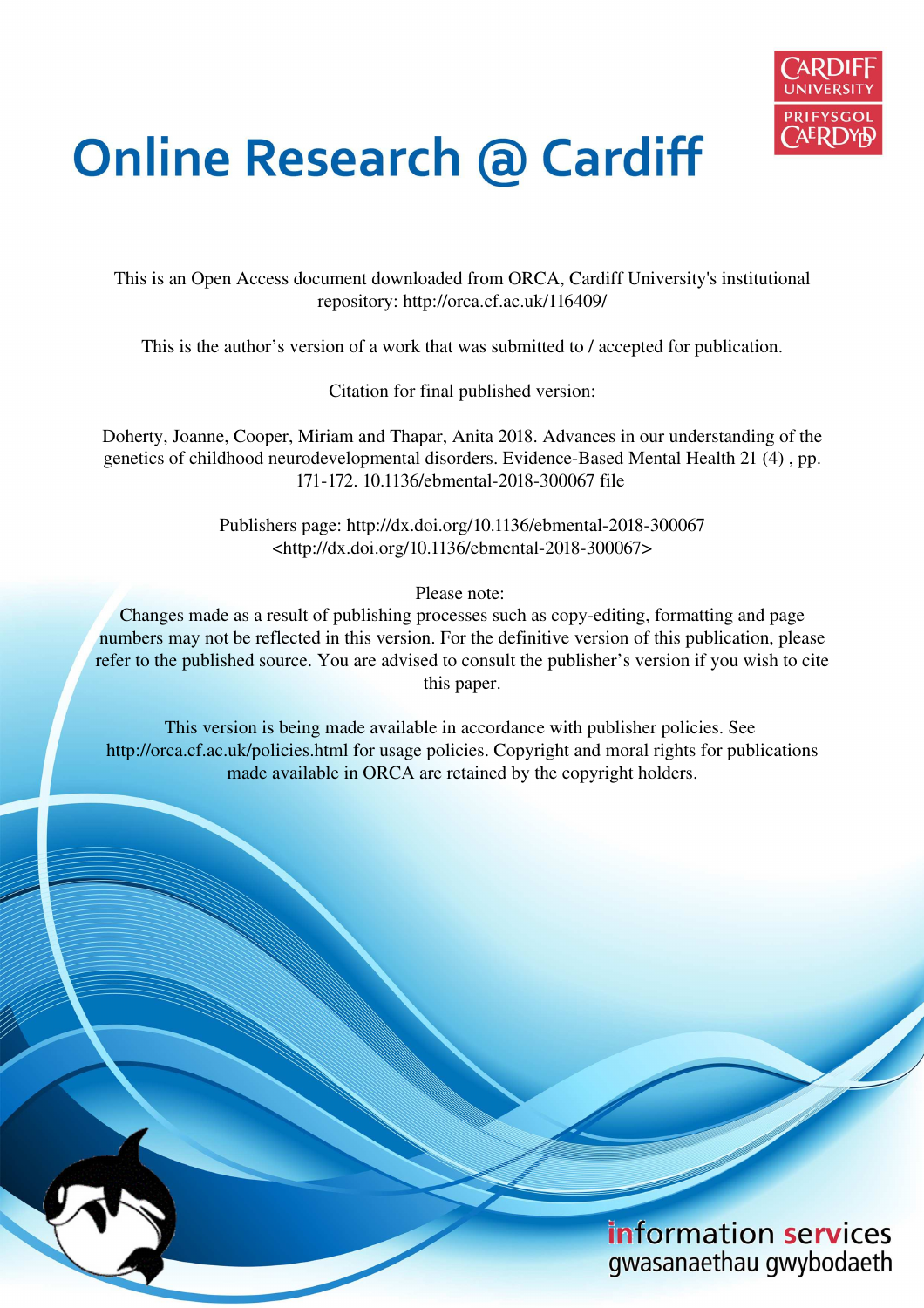## **Advances in our understanding of the genetics of child neurodevelopmental disorders**

**Joanne Doherty<sup>1</sup> , Miriam Cooper<sup>2</sup> , Anita Thapar<sup>1</sup>**

**Corresponding author: Joanne Doherty, [dohertyjl@cardiff.ac.uk](mailto:dohertyjl@cardiff.ac.uk)**

**Hadyn Ellis Building, Maindy Road, Cardiff, CF24 4HQ**

**<sup>1</sup>Division of Psychological Medicine and Clinical Neurosciences, MRC Centre for Neuropsychiatric Genetics and Genomics, Cardiff University School of Medicine, Wales, UK**

**<sup>2</sup> Neurodevelopmental Service, Cwm Taf University Health Board, Merthyr Tydfil, Wales, UK**

**Word count: 1274**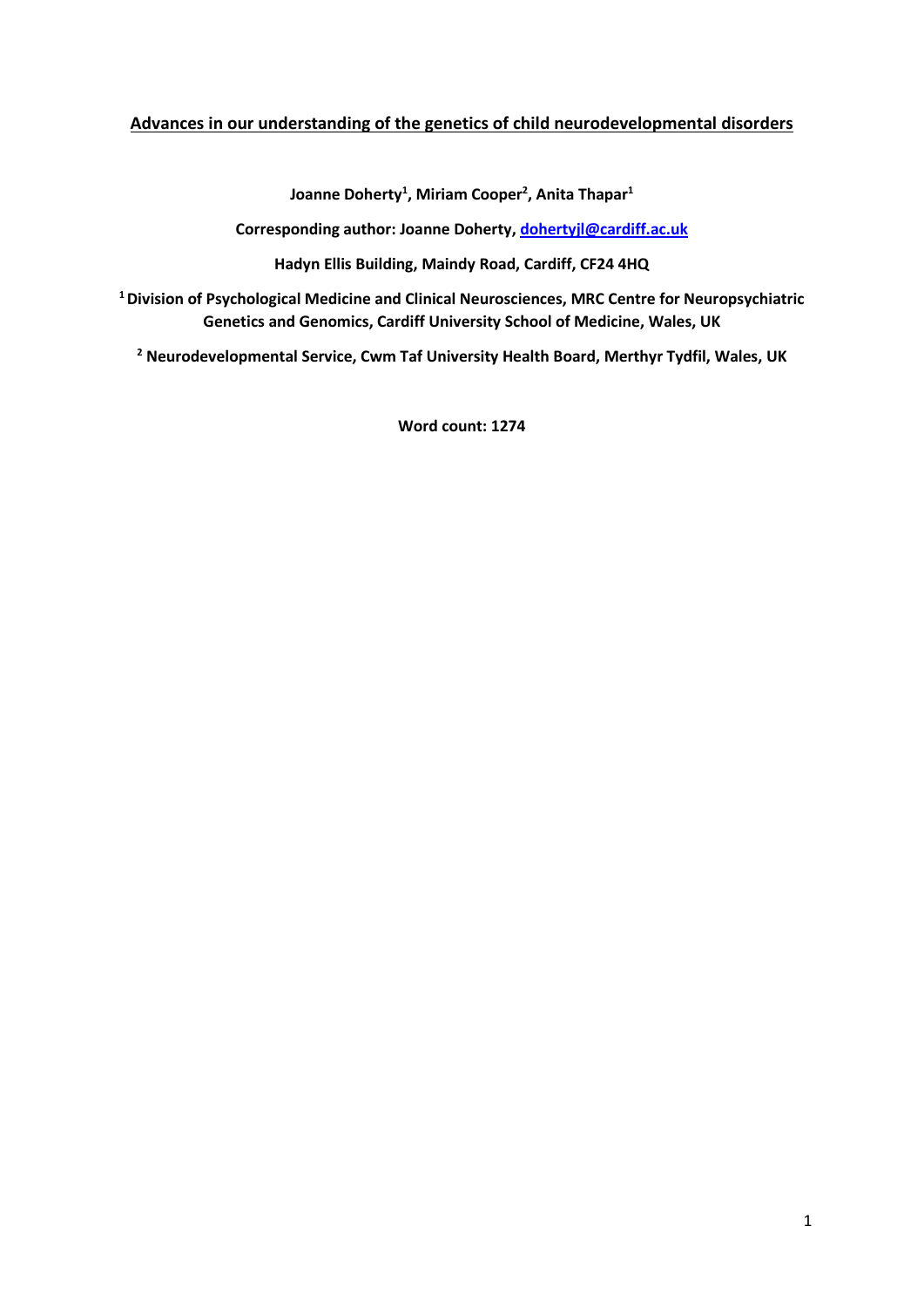Child neurodevelopmental disorders such as attention deficit hyperactivity disorder (ADHD), autism spectrum disorder (ASD) and intellectual disability (ID) typically are complex, heterogeneous, conditions that show considerable clinical overlap. There are both genetic and environmental contributions to their aetiology, which are not yet fully elucidated. However, immense progress has been made in our understanding of their genetic basis in the last two decades. This short review aims to synthesise the key findings in this regard, with a focus on some of the factors that are most relevant to clinical practice.

Family and twin studies provided the first evidence of the familial aggregation and heritability of child neurodevelopmental disorders. For example, the heritability estimate for ADHD is 88%[1] and for ASD it is 64-91%[2]. Families often want to know the likelihood of having a child with a neurodevelopmental problem in future if they themselves or their offspring have a neurodevelopmental disorder. First degree relatives of people with ADHD have a five to ninefold elevated risk of having ADHD themselves,[3] and siblings of those with ASD are estimated to have a tenfold elevated risk of having ASD[4]. Family studies also show shared genetic effects across disorders,[5] i.e. siblings of a person with one disorder (e.g. ADHD) are themselves at elevated risk of both that disorder and other neurodevelopmental conditions (e.g. ASD, reading disability), as well as of subthreshold traits.[6, 7]. These factors mean that parents of children with a neurodevelopmental disorder may show elevated levels of neurodevelopmental traits that do not necessarily meet criteria for a diagnosed disorder. These characteristics could impact on clinical assessment and parental ability to implement interventions.

What genetic factors contribute to this high heritability? Both common (single nucleotide polymorphisms, SNPs, >5% population frequency) and rare (<1%) genetic variants, which can be inherited or arise *de novo* in offspring, are involved in the pathogenesis of ADHD, ASD and ID. Early work into the genetic basis of neurodevelopmental disorders used linkage analysis to identify relatively high-penetrance variants associated with neurodevelopmental disorders by studying large pedigrees of affected families. Another early approach investigated candidate genes, selected based on their hypothesised role in the underlying biology of the disorder (e.g. dopamine receptor genes in ADHD). Both approaches however, have significant disadvantages and these studies, on the whole, failed to produce consistent, reproducible results. They have been superseded by genome-wide platforms that allow comparison between large samples of patients and controls to identify differences in genetic make-up without any *a priori* hypotheses about genetic susceptibility loci. Genome-wide association studies (GWAS), have so far been successful in identifying multiple common genetic risk variants for adult-onset disorders such as schizophrenia,[8] bipolar disorder[9] and many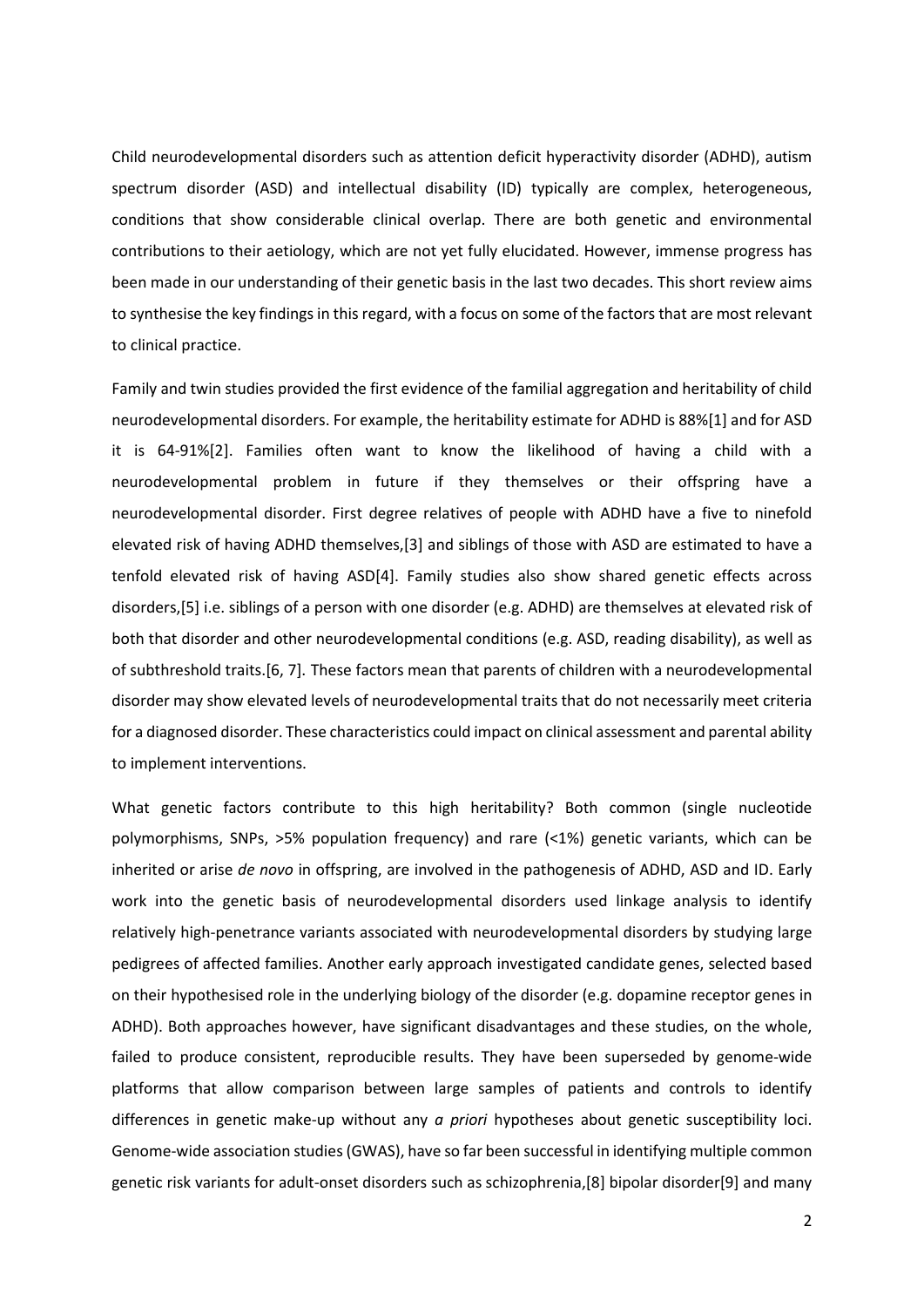physical illnesses such as diabetes [10]. GWAS of child neurodevelopmental disorders have somewhat lagged behind, not least because of the difficulty accumulating large samples of patients with these disorders although genome-wide significant findings have now emerged for both ADHD[11] and ASD[12]. Such findings are being used to investigate the biology and epidemiology of these disorders. Nevertheless available evidence suggests that the individual effect size of any given individual common gene variant is small, and that the genetic architecture of neurodevelopmental disorders, like other complex diseases, is explained by multiple common gene variants that have pleiotropic effects (i.e. they confer risk for various phenotypes) on multiple neuropsychiatric disorders such as depression and schizophrenia[13]. GWAS findings are increasingly being used to better understand clinical phenotypes and their boundaries. For example, when SNP effects are combined into composite measures of genetic risk[14,15] it has been shown that common polygenic variation for ADHD diagnosis confers risk for both ADHD traits and autism-related features in the general population[16] and that ASD diagnosis risk is associated with social-communication population trait levels[17]. More common gene variants will be identified as sample sizes grow with increased international collaborative efforts between research groups[18].

It has been known for a long time that genetic syndromes such as Fragile X syndrome and Tuberous Sclerosis can manifest as childhood neurodevelopmental disorders. More recently, rare chromosomal deletions and duplications (copy number variants, CNVs, <1% population frequency) also have been found to contribute to the risk for ADHD[19] ASD and ID[20]. People with neurodevelopmental disorders have a higher overall CNV burden than unaffected people as well as higher rates of specific pathogenic CNVs including deletions and duplications at chromosome 16p11.2[21] and duplications at chromosome 15q13.3[14]. These variants also have pleiotropic effects – for example, the 16p11.2 microdeletion is associated with developmental delay, cognitive impairment and ASD as well as physical manifestations including macrocephaly, obesity and seizures. Several copy number variants are highly penetrant for neurodevelopmental disorders (for example approximately 40% of children with chromosome 22q11.2 deletions meet the diagnostic criteria for ADHD and around 30% for ASD)[22] as well as for affective disorders and psychosis[23]. The relatively high penetrance of these neurodevelopmental CNVs for other psychiatric and physical health problems, together with the increased availability and reduction in cost of microarray genetic testing platforms in recent years has led to much debate about when to refer patients and their families to clinical genetic services for testing, with many arguing for a lowering of the threshold. Microarray testing has been recommended as a first-line investigation for global developmental delay (GDD) as it has a high diagnostic yield[24], particularly when compared with standard karyotyping. Current NICE guidance for ASD only recommends referral for genetic testing if dysmorphology, congenital anomalies and/or ID are also

3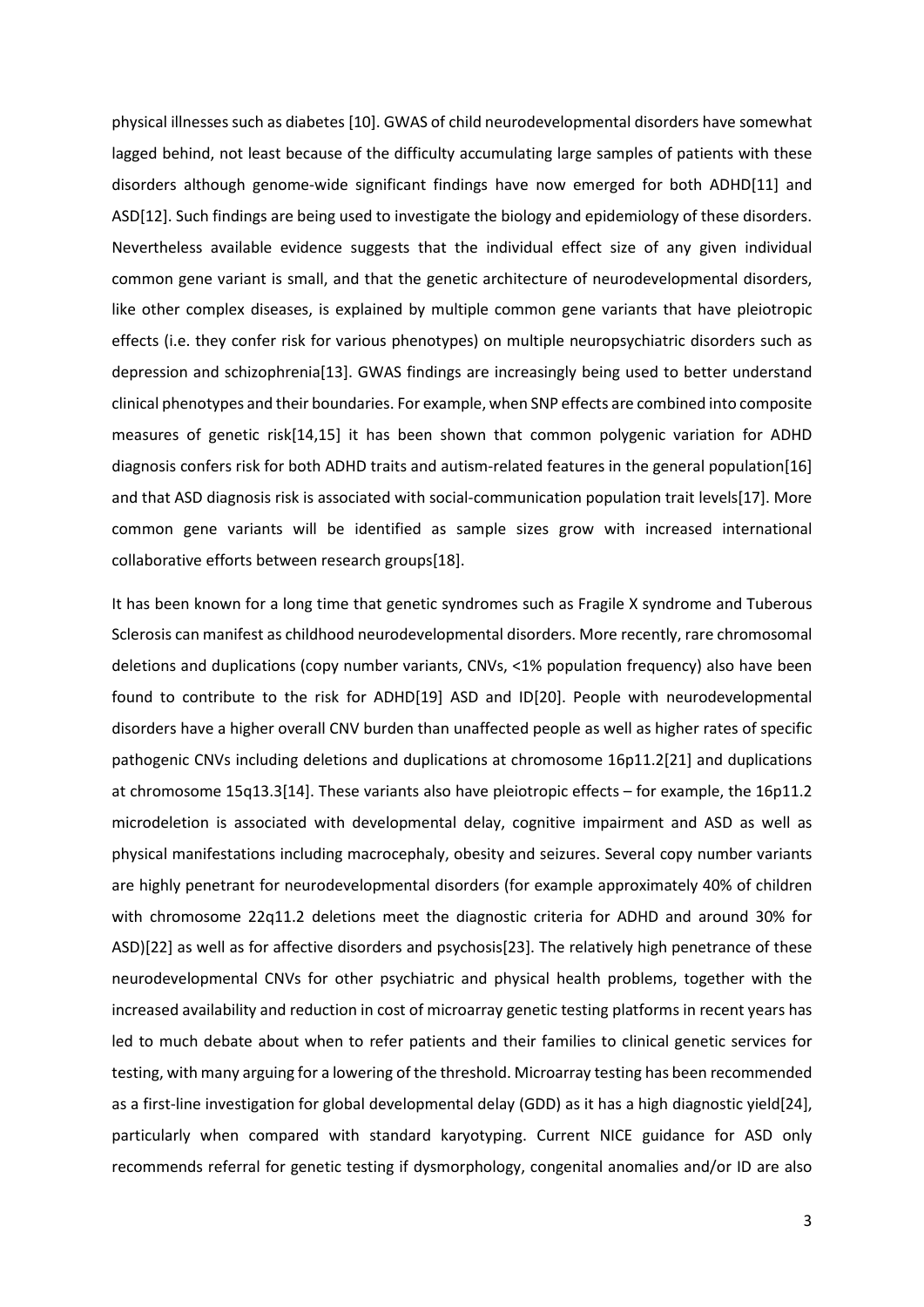present[25] and there are no recommendations made by NICE for testing in ADHD. The diagnostic yield seems to be highest when genetic testing is carried out in patients with multiple congenital abnormalities and/or dysmorphic features, and genetic testing should be considered even in the absence of a significant family history if a *de novo* mutation is suspected[26].

As discussed above, neither common nor rare genetic variants map onto single phenotypes on a oneto-one basis. This overlap between genetic risk factors for neurodevelopmental disorders is perhaps unsurprising given the overlapping clinical features of this spectrum of disorders. In addition, recent genetic evidence points to a gradient of psychiatric risk which not only cuts across childhood-onset disorders but also across disorders typically considered to be adult-onset, such as schizophrenia[27]. Equally, individual neurodevelopmental phenotypes can be viewed as continuously distributed risk dimensions[28]. As such, the importance of subthreshold neurodevelopmental symptomatology should not be overlooked as it indexes adverse outcomes[29]. Taken together, this evidence argues for a more dimensional approach to clinical assessment rather than one constrained by traditional diagnostic boundaries.

In summary, there have been tremendous advances in our understanding of the genetic aetiology of neurodevelopmental disorders over the last twenty years. Recognising the contribution of genetic factors can be extremely helpful for patients and their families and may help to reduce self-blame and stigma, although this needs empirical evidence. Furthermore, understanding the heritability of these disorders enables clinicians to have informed discussions with families about the risks for any future offspring, both of the index disorder and of other neurodevelopmental conditions - although at present these data do not provide personalised risk profiles. Also, genetic risks are probabilistic: not all at high genetic risk develop a disorder and not all with a disorder necessarily carry a given risk factor. Finally, although relatively rare, increased awareness and appropriate testing for neurodevelopmental CNVs is important so that affected individuals can be assessed for associated physical and psychiatric manifestations and receive appropriate genetic counselling.

In this short review, we have focussed on the genetics of neurodevelopmental disorders. However, we also acknowledge the important role that environmental factors play in the complex aetiology of these conditions. Continued investigation into the interactions between the environment and genetic factors will be an important avenue for future research.

*Competing interests: None declared.*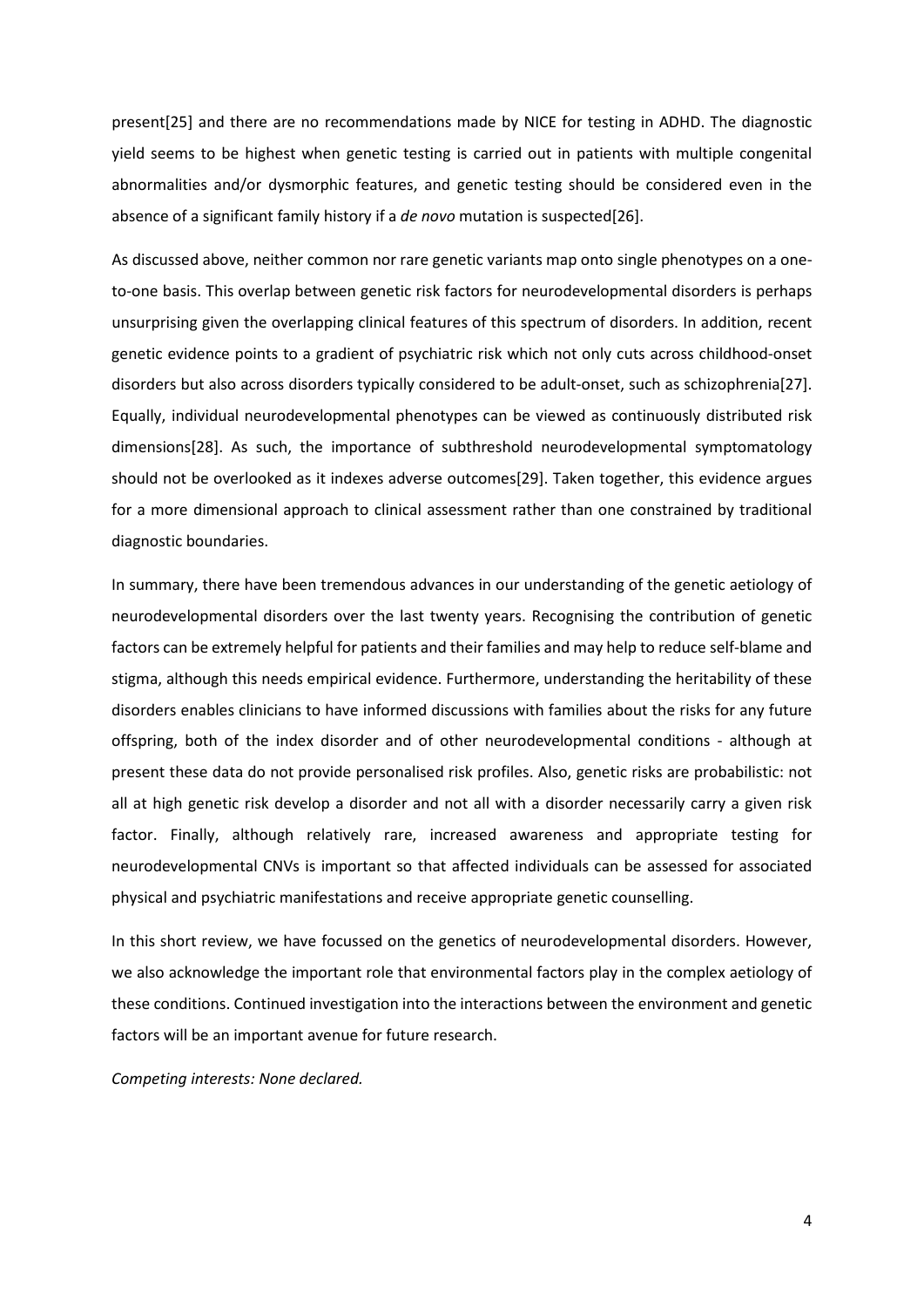## **References**

- 1 Larsson H, Chang Z, D'Onofrio BM, *et al.* The heritability of clinically diagnosed attention deficit hyperactivity disorder across the lifespan. *Psychol Med* 2014;**44**:2223–9.
- 2 Tick B, Bolton P, Happé F, *et al.* Heritability of autism spectrum disorders: a meta-analysis of twin studies. *J Child Psychol Psychiatry* 2016;**57**:585–95.
- 3 Faraone S V., Biederman J, Monuteaux MC. Toward guidelines for pedigree selection in genetic studies of attention deficit hyperactivity disorder. *Genet Epidemiol* 2000;**18**:1–16.
- 4 Risch N, Hoffmann TJ, Anderson M, *et al.* Familial recurrence of autism spectrum disorder: evaluating genetic and environmental contributions. *Am J Psychiatry* 2014;**171**:1206–13.
- 5 Lichtenstein P, Carlström E, Råstam M, *et al.* The Genetics of Autism Spectrum Disorders and Related Neuropsychiatric Disorders in Childhood. *Am J Psychiatry* 2010;**167**:1357–63.
- 6 Ronald A, Simonoff E, Kuntsi J, *et al.* Evidence for overlapping genetic influences on autistic and ADHD behaviours in a community twin sample. *J Child Psychol Psychiatry* 2008;**49**:535– 42.
- 7 Taylor MJ, Charman T, Robinson EB, *et al.* Developmental associations between traits of autism spectrum disorder and attention deficit hyperactivity disorder: a genetically informative, longitudinal twin study. *Psychol Med* 2013;**43**:1735–46.
- 8 Ripke S, Neale BM, Corvin A, *et al.* Biological insights from 108 schizophrenia-associated genetic loci. *Nature* 2014;**511**:421–7.
- 9 Xiao X, Wang L, Wang C, *et al.* Common variants at 2q11.2, 8q21.3, and 11q13.2 are associated with major mood disorders. *Transl Psychiatry* 2017;**7**:1273.
- 10 Fuchsberger C, Flannick J, Teslovich TM, *et al.* The genetic architecture of type 2 diabetes. *Nature* 2016;**536**:41–7.
- 11 Demontis D, Walters RK, Martin J, *et al.* Discovery Of The First Genome-Wide Significant Risk Loci For ADHD. *bioRxiv* 2017;:145581.
- 12 Autism Spectrum Disorders Working Group of The Psychiatric Genomics Consortium TASDWG of TPG. Meta-analysis of GWAS of over 16,000 individuals with autism spectrum disorder highlights a novel locus at 10q24.32 and a significant overlap with schizophrenia. *Mol Autism* 2017;**8**:21.
- 13 Identification of risk loci with shared effects on five major psychiatric disorders: a genomewide analysis. *Lancet* 2013;**381**:1371–9.
- 14 Hamshere ML, Langley K, Martin J, *et al.* High loading of polygenic risk for ADHD in children with comorbid aggression. *Am J Psychiatry* 2013;**170**:909–16.
- 15 Anney R, Klei L, Pinto D, *et al.* Individual common variants exert weak effects on the risk for autism spectrum disorders. *Hum Mol Genet* 2012;**21**:4781–92.
- 16 Martin J, Hamshere ML, Stergiakouli E, *et al.* Genetic risk for attention-deficit/hyperactivity disorder contributes to neurodevelopmental traits in the general population. *Biol Psychiatry* 2014;**76**:664–71.
- 17 Robinson EB, St Pourcain B, Anttila V, *et al.* Genetic risk for autism spectrum disorders and neuropsychiatric variation in the general population. *Nat Genet* 2016;**48**:552–5.
- 18 Sullivan PF, Agrawal A, Bulik CM, *et al.* Psychiatric Genomics: An Update and an Agenda. *Am J Psychiatry* 2018;**175**:15–27.
- 19 Williams NM, Franke B, Mick E, *et al.* Genome-wide analysis of copy number variants in attention deficit hyperactivity disorder: the role of rare variants and duplications at 15q13.3.